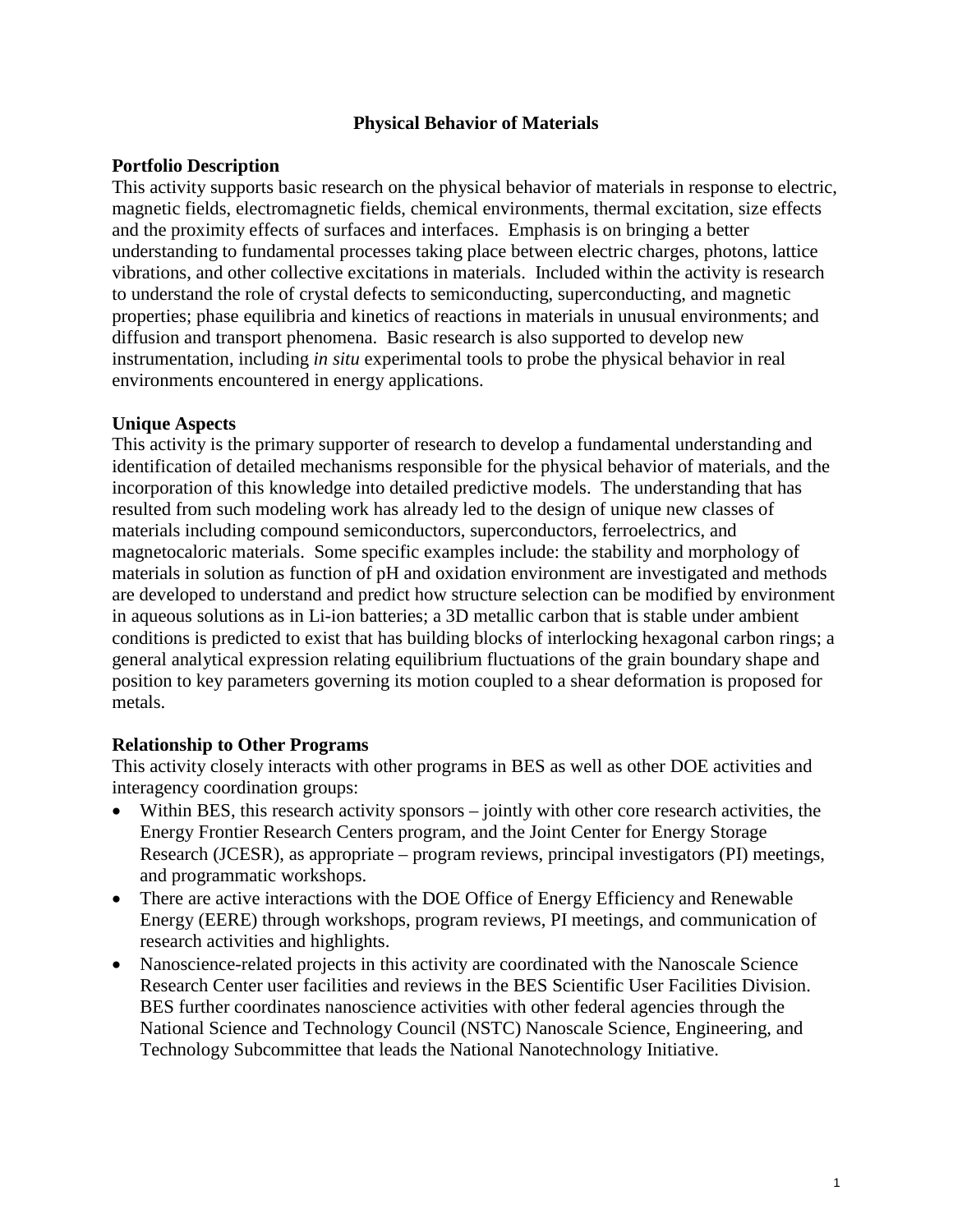- Predictive materials sciences activities and the associated theory, modeling, characterization and synthesis research are coordinated with other federal agencies through the NSTC Subcommittee on the Materials Genome Initiative.
- The program also participates in the interagency coordination groups such the Interagency Coordination Committee on Hydrogen.
- Active interactions with the National Science Foundation through workshops, joint support of National Academy studies in relevant areas, and communication about research activities.

# **Significant Accomplishments**

This activity has had broad impact in many classes of materials and phenomena. Some of the recent accomplishments include:

- A giant photonic Spin Hall effect was discovered when light is propagated through a metamaterial comprised of V-shaped antennas that follows a curved trajectory and drags light with different circular polarization in opposite transverse directions.
- The a.c. conductivity of a perfect dielectric was increased by more than 18 orders of magnitude within 1 femtosecond, allowing electric currents to be driven, directed and switched by the instantaneous light field without any material damage opening the way to ultra-high speed electronic signal processing in the petahertz  $(10^{15}$  hertz) domain range.
- An accurate magnetometer device was invented, based on a thin-film organic semiconductor diode, that is very low cost and yields better accuracies than existing sensors devices.
- Magneto-optical images have shown that high angle grain boundaries are the key critical current limiting factor in a superconductor  $YBa_2Cu_3O_7$  film and enables future superconducting magnet energy storage.

Other accomplishments include: a technique to experimentally resolve a single individual magnetic spin on an atom using  $KNbO_3$  nanowires that combine fluorescence and force microscopies; realization of the smallest feature size (100 nanometer gold) 3D metallic photonic crystal material; measuring thermoelectricity of a single individual molecule; and demonstration of 50-fold improvement in thermoelectric properties of silicon nanowires.

# **Mission Relevance**

The research supported by this activity is necessary for discovery of novel material properties and improving materials reliability in chemical, electrical, and electrochemical applications, including the ability to generate and store energy in materials. Materials in energy-relevant environments are increasingly being exposed to extreme temperatures, strong magnetic fields, and hostile chemical conditions. A detailed understanding of how materials physical properties behavior is linked to these surroundings and exposure history is critical to the understanding of photovoltaics, fast-ion conducting electrolytes for batteries and fuel cells, corrosion, novel magnetic materials for low magnetic loss power generation, magnetocaloric materials for highefficiency refrigeration, and new materials for high-temperature gasification.

# **Scientific Challenges**

The challenge in this area is to develop the scientific understanding of the mechanisms that control the behavior of materials and to use that understanding to design new materials with desired behaviors. The program encompasses efforts aimed at understanding the behavior of organic and inorganic electronic materials, magnetism and advanced magnetic materials,